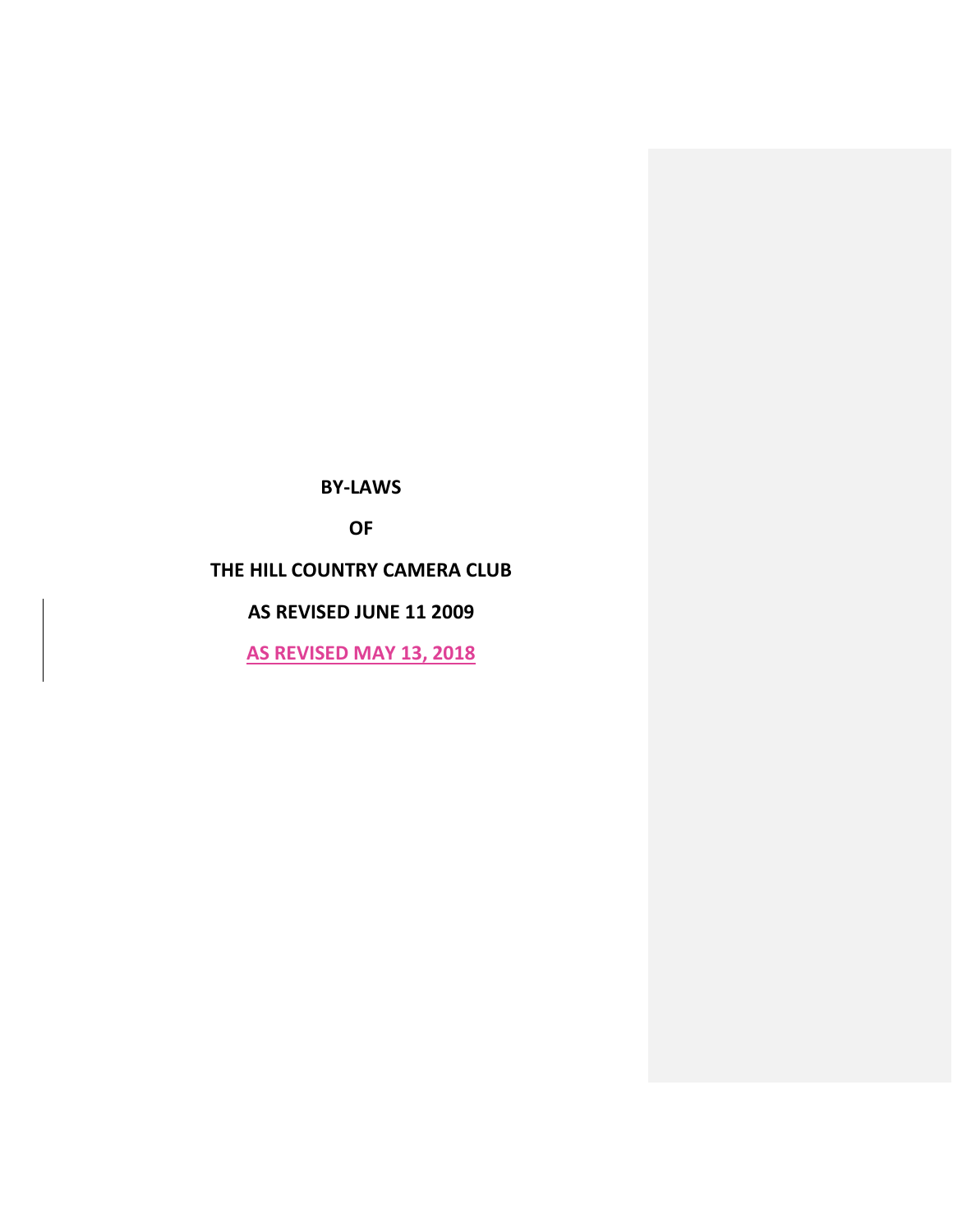HILL COUNTRY CAMERA BY-LAWS AS REVISED JUNE 11, 2009 AS REVISED MAY 13, 2018

### **ARTICLE I NAME**

This unincorporated nonprofit association shall be known as the Hill Country Camera Club.

## **ARTICLE II PURPOSE**

The purpose of the Hill Country Camera Club is to further the enjoyment and mastery of photography through (i) the presentation and exhibition of the images of its members; (ii) sponsorship and teaching of photography classes; (iii) lectures and demonstrations of cameras, associated equipment and post processing software; and (iv) cooperation, efforts and good fellowship of its members.

#### **ARTICLE III MEMBERSHIP**

Any person seriously interested in photography and willing to participate in the activities of the organization may apply for and become a member by paying the annual dues. Membership of any person may be suspended, when sufficient reasons exist, by action of the Board of Directors. The suspended member shall have the right to appeal suspension, in which case the action of the Executive Board shall be upheld or rescinded by a majority vote of the Membership present at the next meeting after the action of the Board of Directors. If the action of the Board of Directors suspending the member shall be taken less than one week before the next scheduled meeting of the members, the suspended member shall be entitled to request a special meeting of the members to consider their appeal. Suspension shall result in ejection from any meeting and Exhibit or show.

Visitors and guests are welcomed and encouraged. Any visitor or guest who attends more than two consecutive monthly meetings will be required to join as a member.

### **ARTICLE IV MEETINGS**

(a) Regular meetings of the Club will be held on the second Thursday Tuesday of each month, other than December, at 7:00 pm at the Butt/Holdsworth LibraryKerr Arts & Cultural Center (KACC) or at such place as the Executive Board shall select. No notice other than email notice of the regular meeting shall be given to the members unless the meeting is scheduled at a place other than the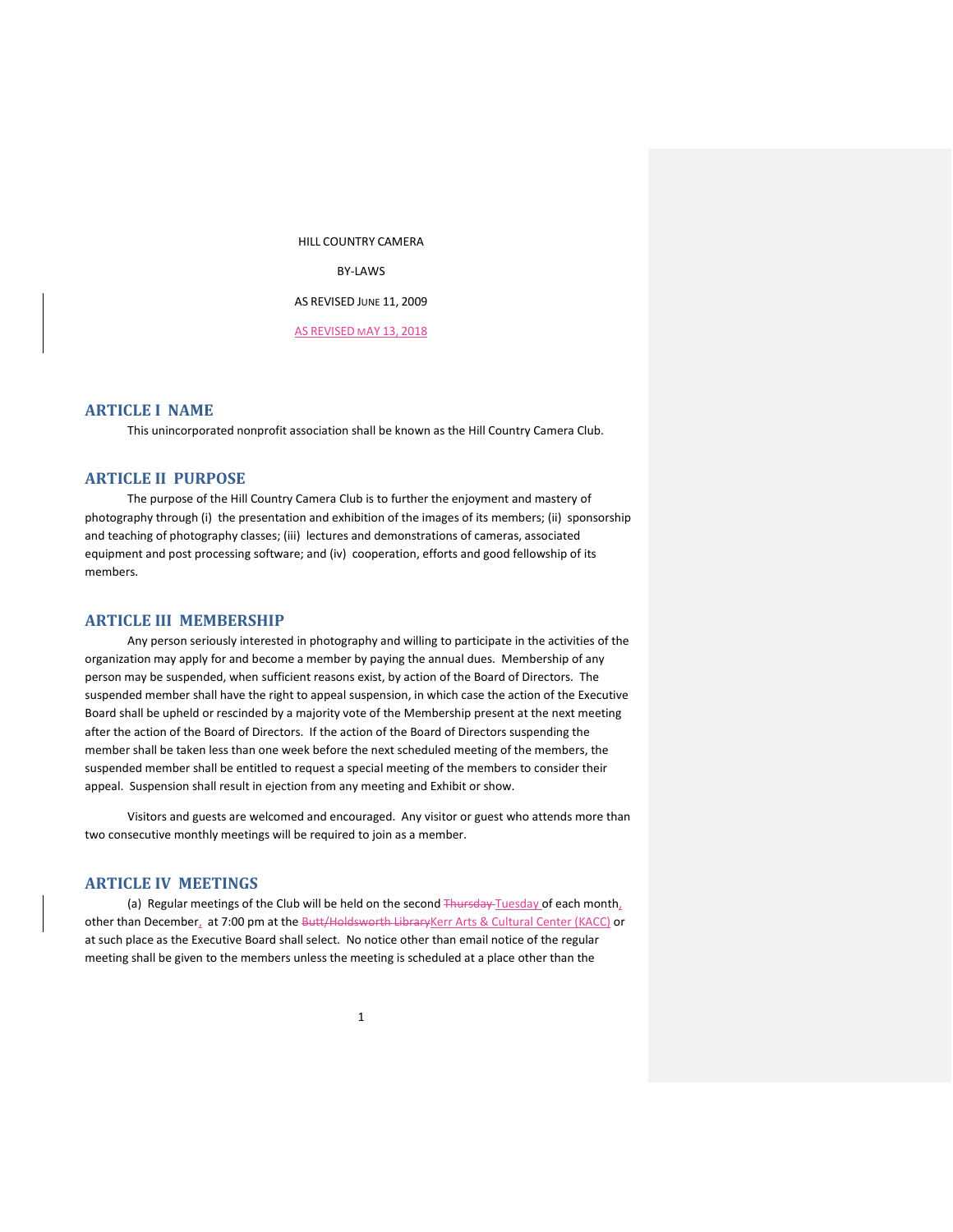Butt/Holdsworth LibraryKACC. Notice of any special meeting of the members shall be given by written, telephonic, or electronic notice at least three days prior to the meeting.

(b) The format of each meeting shall consist of a business session, a program or workshop, and a showing of photograph images as time permits.

(c) The December meeting shall consist of a dinner and a display of member's photographic images and shall be held at such place as the Executive Board shall select.

(d) Special meetings of the members may be called by the President, a majority of the Board of Directors, or by petition of not less than twenty percent of the members.

(e) A quorum for any meeting at which these By-Laws shall be amended, election of officers shall take place, or an appeal of the decision of the Board of Directors shall be not less than 20 percent of the members to vote.

(f) Meetings shall conform to the latest revision of Robert's Rules of Order.

## **ARTICLE 5 BOARD OF DIRECTORS AND OFFICERS**

The Board of Directors shall consist of not less than four and not more than seven members of the Club. The Board shall consist of the President, Vice-President and Program Chairperson, Secretary, Treasurer, and up to three at-large members.

The following Officers, who shall be members of the Club, shall be elected by a majority vote of the members at the June meeting at which a quorum of members shall be present.

- 1. President
- 2. Vice-President and Program Chairperson
- 3. Secretary
- 4. Treasurer

The term of all Officers shall be from  $J \psi$  1st to June 30th January 1st to December 31st of the twelve months for which they have been elected.

The Board shall meet at least four times a year and may meet as many times as determined by the President.

Vacancies in any office may be filled by appointment of the President subject to the approval of the Board of Directors The Board shall appoint a nominating committee consisting of three members of the Club on or before February-July 1st to prepare a slate of nominees for the various offices. Such slate shall be presented to the members at the MayOctober meeting and the members may nominate any other members at such meeting or at the June-November meeting prior to the vote.

**Formatted:** Superscript **Formatted:** Superscript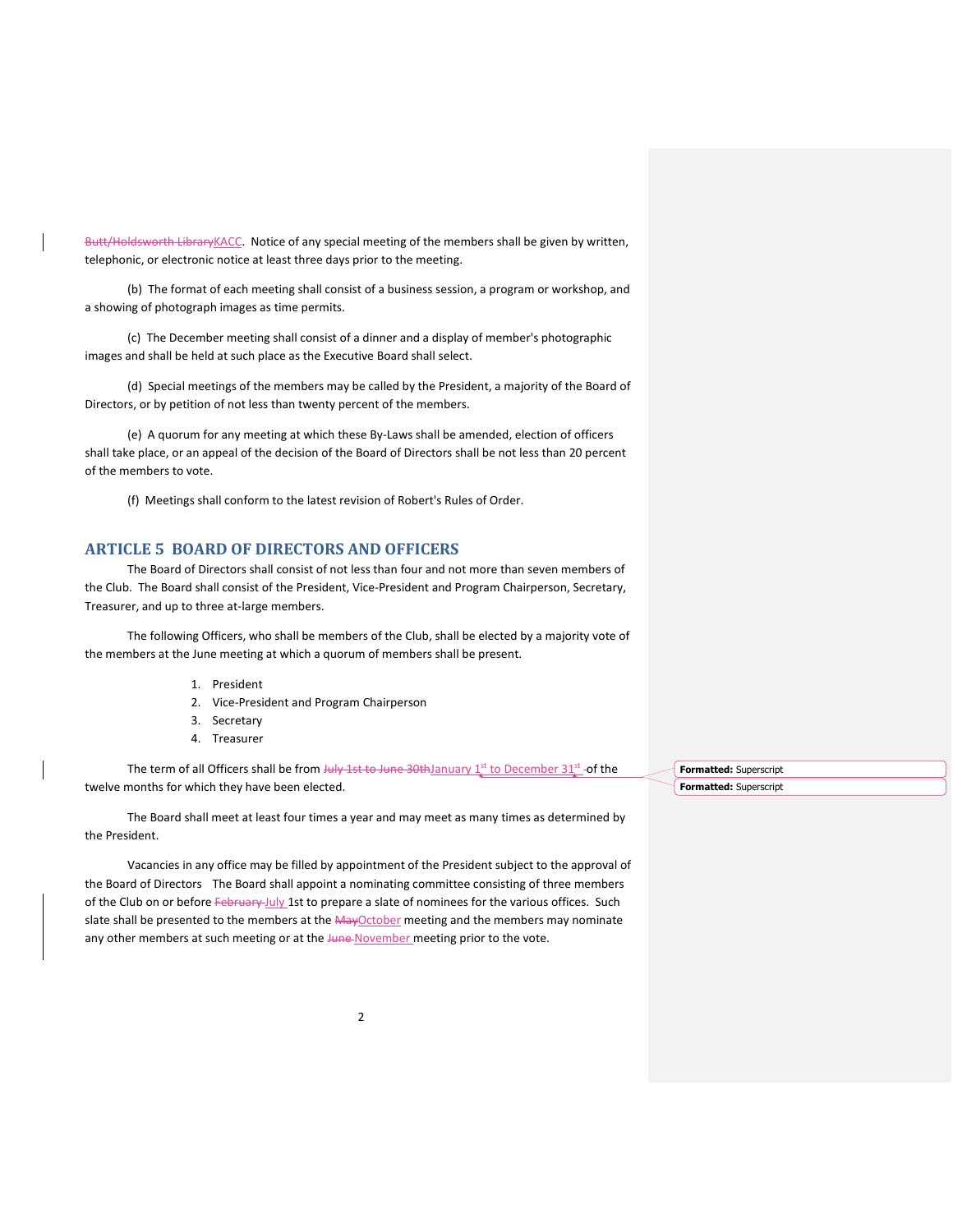## **ARTICLE 6 DUTIES OF THE OFFICERS**

- 1. The President shall preside at all Club meetings; appoint members to fill vacancies among the other Officers; appoint members to regular and special committees; chair the Board of Directors; call special meeting of the members; act as the agent for the Club in all dealings with outside entities, including other clubs, KED, and the Kerrville Arts and Cultural Center including determining the date for and duration of the annual PhotoQuest Show; appoint committee chairpersons; and generally supervise all Club activities.
- 2. Duties of the Vice President and Program Chairperson shall be to assume the duties of the President in his or her absence; chair the Program Committee; and act as a member of the Board of Directors.
- 3. Duties of the Secretary shall be to maintain a list of all members, their addresses, phone numbers, and email addresses and provide such list to all members as a membership directory; send out notices of meetings of the members; maintain minutes of the business portion of each meeting; advise the Board of Directors of members who are delinquent in payment of dues; maintain the By-Laws; and act as a member of the Board of Directors.
- 4. Duties of the Treasurer shall be to receive and record all monies paid in or otherwise due the Club including membership dues; maintain and report the financial status of the Club; Advise the Secretary of all members who are delinquent in the payment of dues, keep custody of the Club's financial records and issue payments as directed by the Board of Directors; and act as a member of the Board of Directors.
- 5. Duties of the Exhibit Chairperson shall be to chair the Exhibit Committee; coordinate and supervise all aspects of Club exhibits; accept images for showing at each monthly meetings and be responsible for showing digital images on the projector and displaying prints in the light box.
- 6. Duties of the KACC PhotoQuest Show Chairperson shall be to chair the PhotoQuest Committee; obtain dates and space for the show and coordinate and supervise all aspects of the show.
- 7. Duties of the Publicity Chairperson shall be to establish and maintain public awareness of the Club's activities including the exhibition of member images at public locations and KACC.

## **ARTICLE 7 COMMITTES**

- 1. The Board of Directors shall be responsible for the day-to-day activities of the Club; establish a budget for the Club; approve the incurring of all obligations of the Club and approve payment of the same by the Treasurer; review the status of any member reported as delinquent in dues or whose actions may be detrimental to the welfare of the Club and where cause is determined, suspend such member; and appoint the Nominating Committee.
- 2. The Program Committee shall obtain programs, speakers, and workshop leaders for each meeting.
- 3. The Exhibit Committee shall be responsible for acting as custodian for the club's projection equipment, set-up and take-down the club's projector and light box at each meeting, maintain a record of all images submitted for monthly "show & tell" (digital images and prints), select the subject print for display at the KACC, and select a year-end award for the best digital image to be awarded at the December annual dinner.